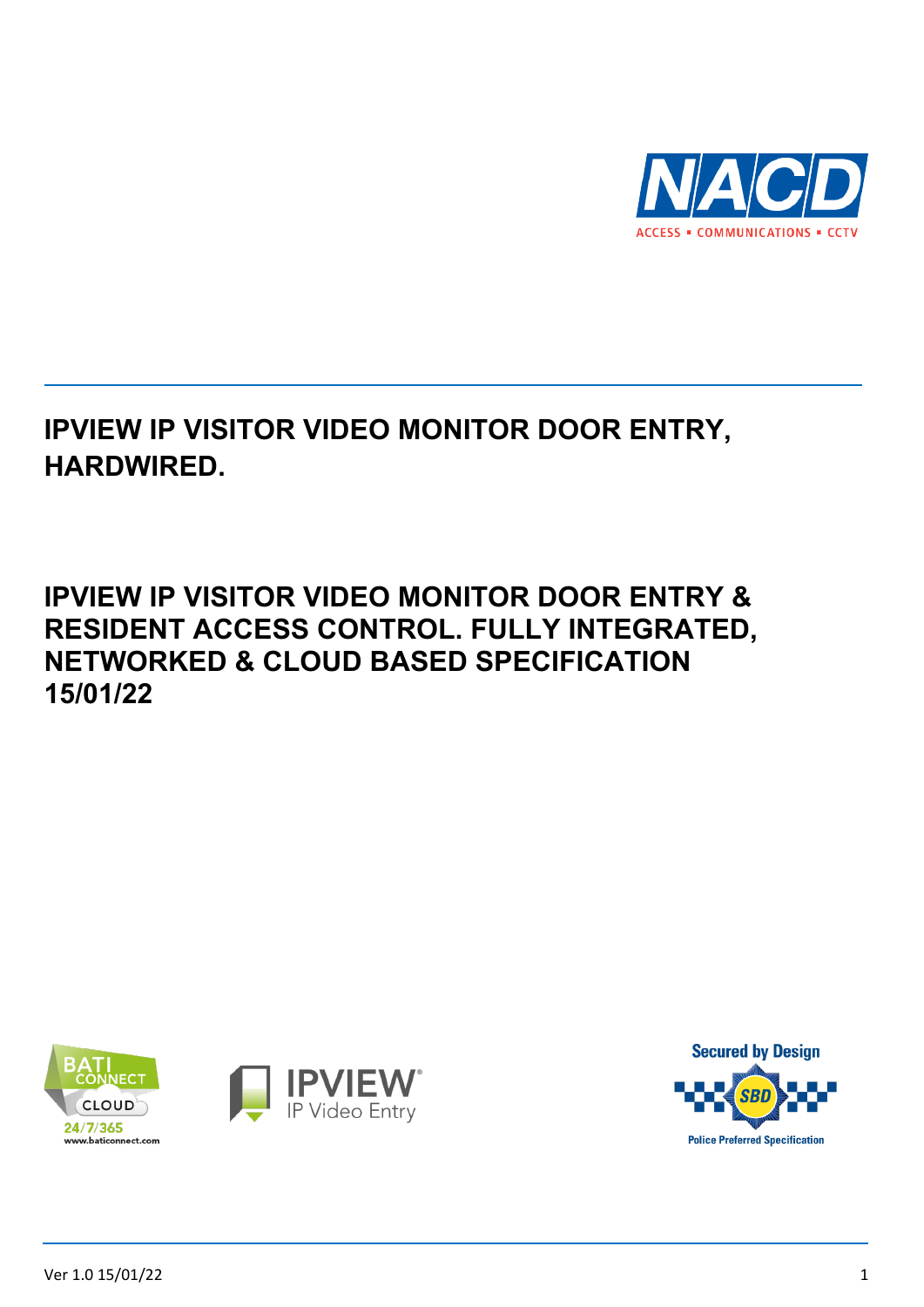- 1. Development specific communal visitor door entry & resident access control system equipment, operational strategy and drawings to be submitted for approval to both the client and the Design Out Crime Officer (DOCO) representing Secured By Design.
- 2. Building Control regulations always take priority over all Secured By Design requirements.
- 3. System and installation must comply fully with the Equality Act 2010 (DDA) to anticipate and prevent disability discrimination and so ensure that disabled persons receive a similar level of service provision as able-bodied persons.
- 4. System must comply fully with the Data Protection Act 2018, and the UK GDPR, and/or with subsequent legislation.
- 5. System must comply fully with the latest Secured By Design regulations for visitor door entry & resident access control.
- 6. No door, irrespective of its location, must open over a visitor door entry or resident access control panel.
- 7. Visitor door entry panel(s) must have passed the test as a critical component of a door set within the British security standard LPS1175 -SR2, and thereby achieved Secured by Design (SBD), Police Preferred Specification.
- 8. All visitor door entry panels and resident proximity access control panels (readers) to be vandal resistant with security screw fixings.
- 9. Visitor video door entry panel(s) must be NACD IPVIEW IP range, full IP/PoE, fully Equality Act 2010 (DDA) compliant. Keypad buttons for calling on panel to be alphanumeric, anti-vandal, tactile, raised and minimum 15mm diameter and with, on the button itself, braille for the blind and large minimum 8mm height illuminated LED digit/characters for the visually impaired.
- 10. NACD IPVIEW IP visitor door entry panel(s) serving communal entrances into a residential building must be equipped with integral anti-vandal colour/mono (day/night) high resolution camera(s) for Equality Act 2010 (DDA) compliance (visually impaired residents must be provided with a close up of the visitor calling), and every integral panel camera must meet the technical specification(s) as stipulated by Secured By Design. Written confirmation of panel camera specification is required.
- 11. NACD IPVIEW visitor door panel must be installed at 1.2 metres AFFL to its centre.
- 12. Resident only doors with proximity access control panel (reader) must be installed so that the proximity reader is fitted so that its top is 1.0 metre AFFL.
- 13. Resident proximity access control panels (readers) must be fully Equality Act 2010 (DDA) compliant; large, obvious (image of a key), bright, illuminated, and have LED's and buzzer to indicate authorised, declined and door open.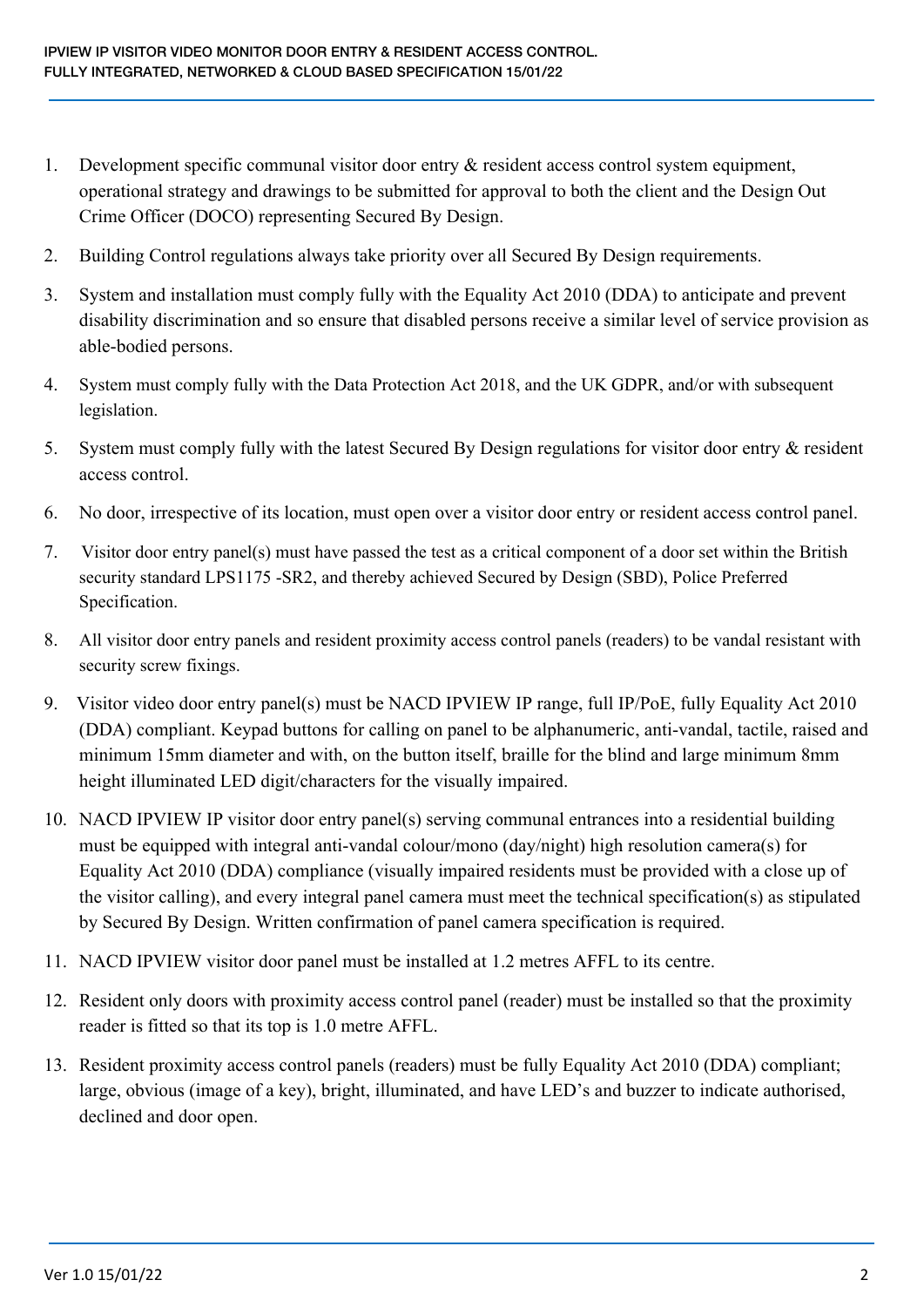- 14. NACD IPVIEW IP visitor door entry systems must, for security reasons, provide full visitor call logging. The system must have the facility to identify the visitor calling panel (where the visitor made the call from), the time and date of the call, and whether the resident called opened the door. This is a Secured By Design requirement so that any resident abusing the system can be identified.
- 15. NACD IPVIEW IP visitor door entry panel(s) to include Equality Act 2010 (DDA) information voice output and visual display output messages for visitors.
- 16. A white Wi-Fi enabled handsfree 7" colour screen video monitor is to be installed at 1.2 metres AFFL to its centre in each flat. All visitor video calls to simultaneously auto-forward to smart phones / devices anywhere as determined and programmed by the resident of the flat. The quantity of fixed video monitors required may be greater than 1no per dwelling so the system must be capable of meeting such requirements. The resident can choose to answer, communicate with the visitor and grant access using the fixed video monitor(s) and/or smart devices.
- 17. The Wi-Fi enabled handsfree 7" colour video monitors can also make audio calls to other flats and the concierge (if applicable).
- 18. The Concierge station (if applicable) can make a video call to all flats Wi-Fi enabled handsfree 7" colour video monitors.
- 19. Sitewide resident access control systems will all be fully remotely programmable via BATCONNECT CLOUD based server. No software will be required.
- 20. Keypad code external door opening is not secure and cannot identify the code user. The system must, however, provide this feature for facilities staff.
- 21. Tradesperson time-zone programmable door opening buttons on visitor door entry panels are not normally permitted by Secured By Design. However, the NACD IPVIEW IP visitor door entry panel(s) must allow for this feature, which must be remotely programmable via the BATICONNECT CLOUD, because it may be specifically instructed because the main entrance door opens into a secure lobby where the post boxes are located.
- 22. All communal resident access control proximity readers for doors, gates, lifts, all IPKEYSAFE(s), and all radio access control receivers for vehicles on the development to be networked and fully remotely programmable via the BATICONNECT CLOUD based server. It must be possible to remotely connect into the sitewide access control systems to add or delete proximity key fobs, radio transmitters, keypad codes for facilities staff, and amend individual and/or group access rights to or from one, some or all doors, gates, lifts and change any system parameter.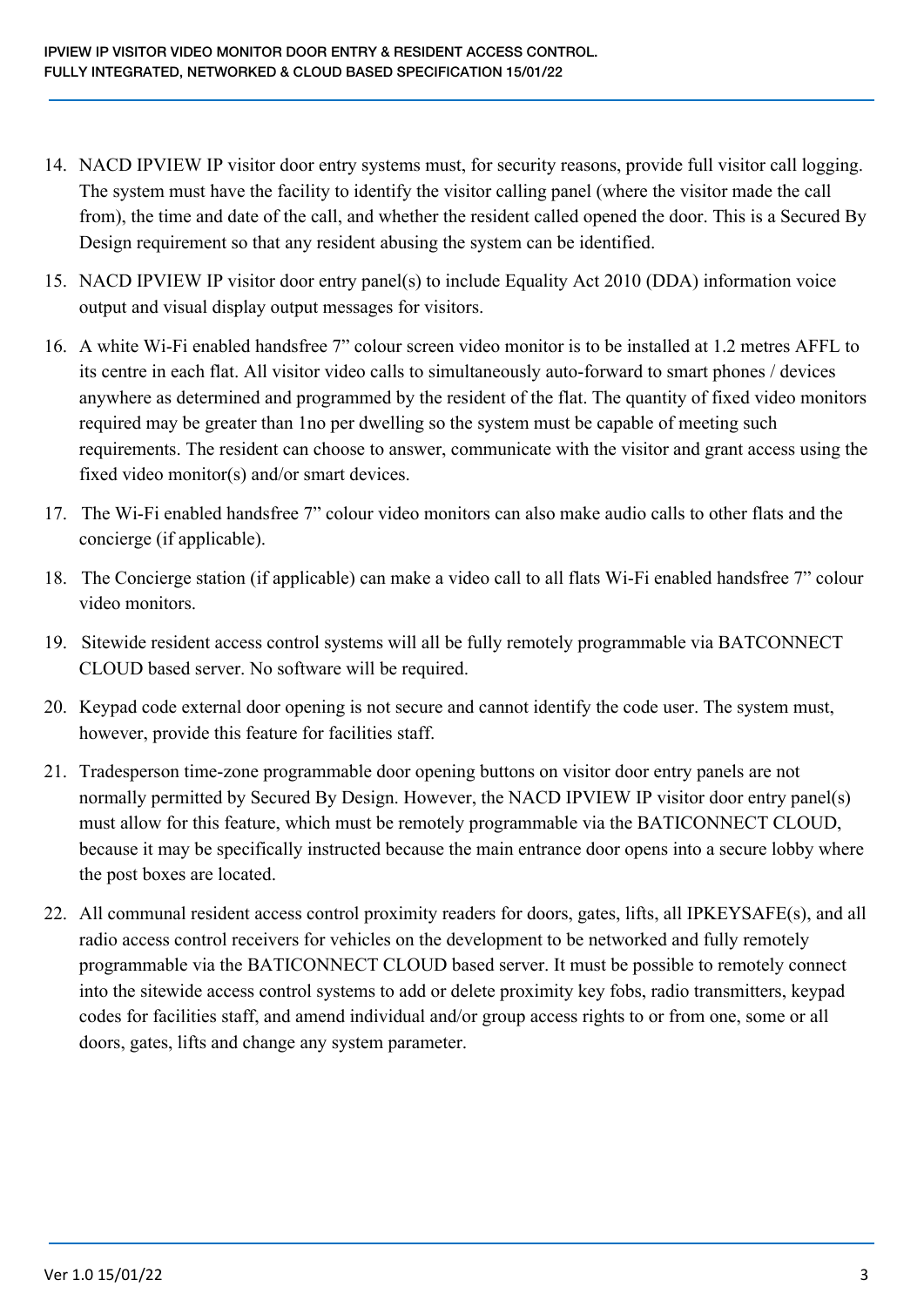23. For security compartmentalisation reasons and/or as requested by the Secured By Design DOCO for buildings of over 10no flats sharing a communal entrance, a "Meet & Greet" access control strategy may be required to achieve Secured By Design certification. Residents would usually "Meet & Greet" their visitor on the ground floor and then escort the visitor to their flat.

System must be capable of providing the following additional features, if requested:

- Each resident is issued with a unique proximity key fob that is programmed to only give access to their floor and any other communal areas relevant to them.
- Every lift must be floor specific proximity reader controlled.
- Every stairwell door onto a floor must be proximity reader controlled.
- Every ground floor communal stairwell door must be proximity reader controlled.
- Every corridor door leading to dwellings must be proximity reader controlled.
- Ground floor communal stairwell door with a secondary NACD IPVIEW IP visitor door entry panel with integral resident proximity access control, allowing the resident and visitor the option to "Meet & Greet" at the door from the stairwell onto their actual floor.
- Lift with floor specific keypad code control (each resident can have unique keypad code for their visitor).
- 24. Each lift must be equipped with floor specific proximity access control that is an integral part of the fully and remotely programmable resident access control network. The lift proximity reader system feature means that the proximity key fobs issued to residents also only enable their specific lift floor button so as to restrict each resident to their floor only.
- 25. All communal doors, vehicle gates, barriers and lifts that provide a means of accessing into the housing development, into any block or core, onto any floor or corridor, into any car park, communal garden or allotment must be proximity reader and/or radio transmitter network access controlled.
- 26. All communal visitor ground floor internal lobby doors to be proximity reader networked access controlled. The objective is to create a secure lobby.
- 27. All communal bin, recycling and bike stores to be proximity reader networked access controlled.
- 28. All communal gardens, podiums and terraces must be proximity reader networked access controlled.
- 29. All communal vehicle gates and barriers to be networked radio transmitter access controlled for cars and networked proximity reader access controlled for cyclists. Both systems are to be on the same site wide access control network and fully remotely programmable.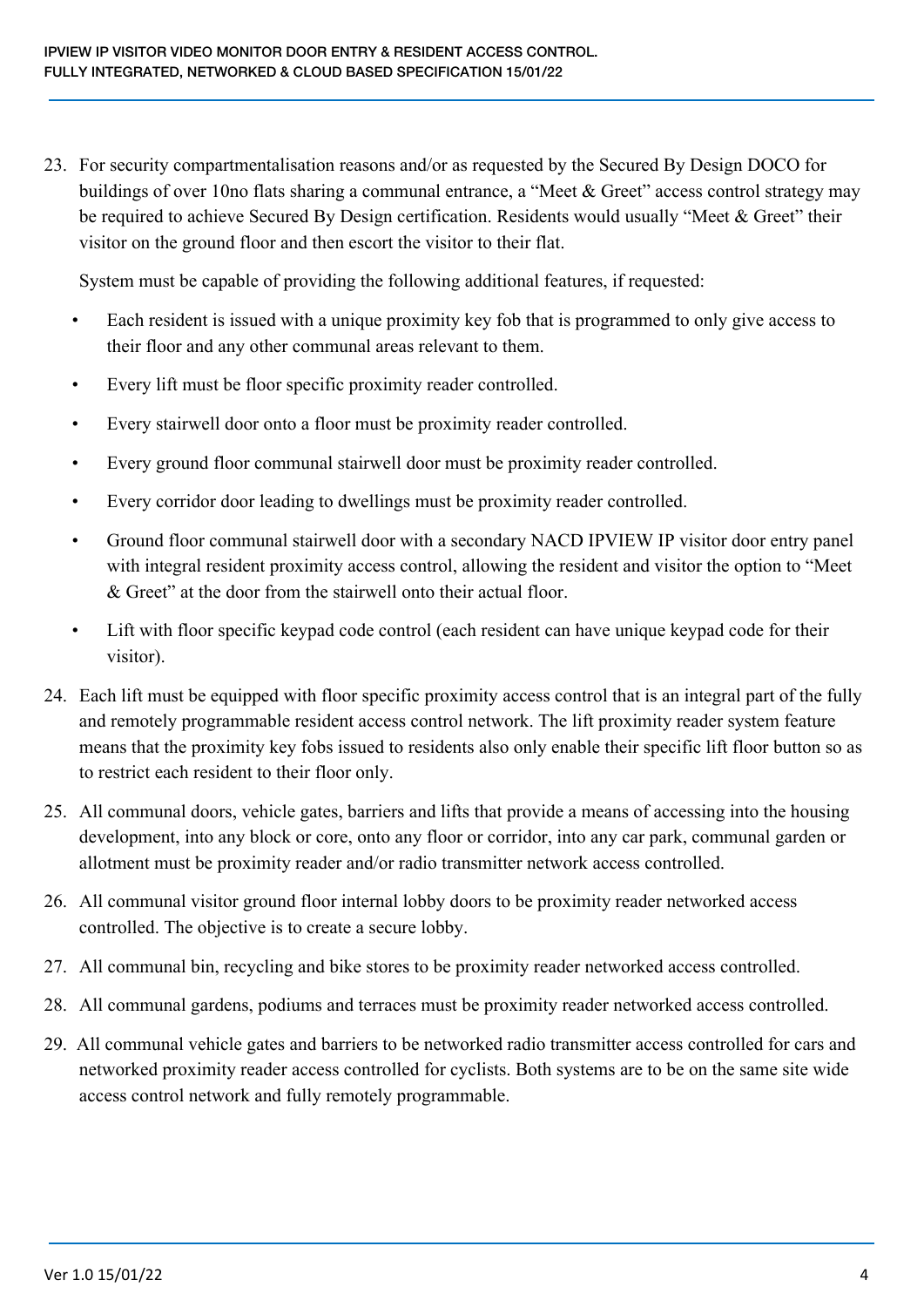- 30. The visitor door entry and resident access control system must have the facility to record and identify the location, user, type, time and date of every system event, and provide this information both in real-time and via remote data-retrieval. Sufficient memory storage must be available for a period of not less than 30 days.
- 31. Access control to the block(s) and carpark(s) by the residents is to be based on a fully integrated and networked proximity key fob and radio transmitter system. This is a requirement for Secured By Design 2014 onwards certification. Radio access control for vehicle gates is also a requirement for Equality Act 2010 compliance. The proximity key fob readers and radio transmitter receivers must be remotely programmable and provide a full log of all visitor and resident system events via the BATICONNECT CLOUD based server. No software will be required.
- 31. Proximity key fobs/cards/tags are to be security encrypted minimum MIFARE Classic 13.56 Mhz technology, or MIFARE DESFire 13.56 Mhz. In addition, special security algorithm check protections are required to prevent access via duplicated credentials meaning copies/clones/forgeries. The same applies for radio transmitters. Access control systems which use proximity key fobs and/or radio transmitters that can be copied/cloned/forged by unauthorised parties are NEVER fit for purpose.
- 32. Older technology proximity key fobs, for example 125 Khz and 153Khz, are never acceptable.
- 33. Radio transmitters for vehicle entrances must also incorporate and utilise the rolling code security feature, transmission and reception.
- 34. Written confirmation is required from the security specialist that the visitor door entry and resident access control system GUARANTEES PREVENTION against access into the building using duplicated credentials meaning copies/clones/forgeries of the manufacturer issued proximity key fobs, and additionally logs and alerts the management company to all access attempts using duplicated or other non-authorised proximity key fobs.
- 35. The same established principles of identification, recording and control used by manufacturers of high security mechanical keys must be applied to proximity key fobs and radio transmitters. Proximity key fobs and radio transmitters must each have a factory engraved visible unique ID number. This number must identify the scheme (site/building/group) and the individual holder. The proximity key fob and radio transmitter ID numbers supplied must be recorded and a hardcopy list supplied by the security specialist.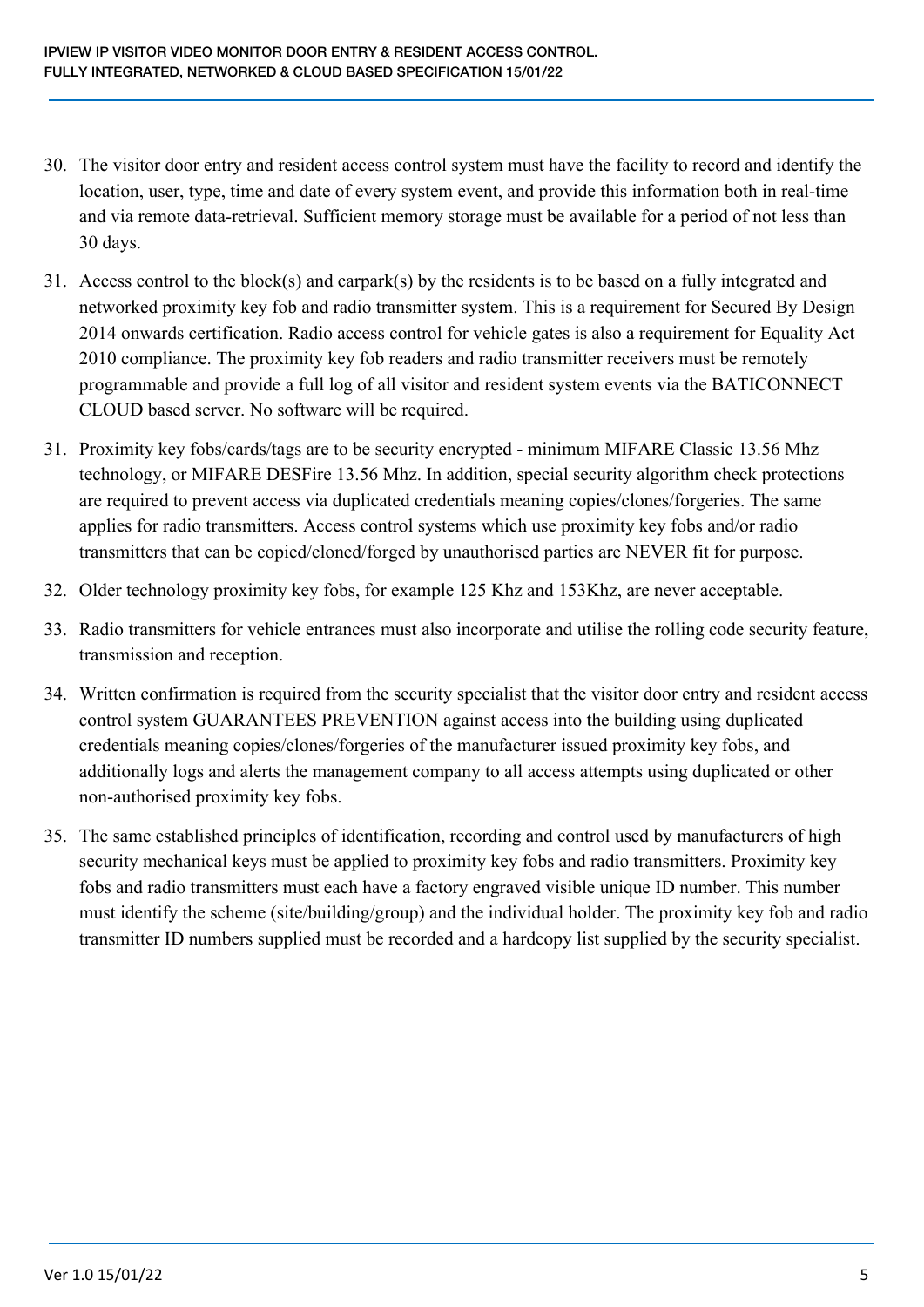36. Proximity key fobs and radio transmitters must be based on a unique scheme number (site/building/group code) and incremental sequential holder numbers that are also physically engraved on each access pass so that each is individually and visually identifiable. Example: 6218400001, 6218400002, 6218400003… 6218400100 etc. A resident must be able to look at their proximity key fob / radio transmitter and read its number. This number must identify the scheme/building and the individual holder.

Proximity key fobs and radio transmitters (credentials) that force the system administrator to rely on and implement colour coding for differentiation and/or identification purposes because the credentials have no factory imprinted ID number are old technology and totally unacceptable.

Quantities: 3no proximity key fobs required per plot, 1no radio transmitter required per secure carpark space (if applicable), plus 10% extras of both types. A printed list detailing the incremental sequential ID numbers of every proximity key fob and radio transmitter that have been supplied is required.

- 37. The access control strategy is based on the principle that a resident only needs to be issued with 1no proximity key and 1no radio transmitter which can be programmed via the BATICONNECT CLOUD to provide the exact door, gate, barrier and lift access authorisation profile for the entire development and, if necessary, for other remote developments. Master and facilities staff proximity key(s) and radio transmitter(s) must also be remotely programmable into all sites, any configuration as instructed.
- 38. All access controlled doors irrespective of location require, on the secure side, a double pole (PTM & PTB) green mushroom type exit button (or similar Equality Act 2010 compliant button) fitted within 1 metre maximum distance of the relevant door pull/push handle at a maximum height of 1 metre AFFL. The door must never open over the exit button. Additional press to exit buttons are to be installed, on the secure side, at distances of over 1 metre from the relevant door to facilitate exit for disabled persons in wheelchairs (as instructed).
- 39. All internal only fire route access controlled doors must be interfaced with AOV/FIRE alarm systems, as applicable. On alarm activation the 12/24V fail safe electric locking on the door must automatically and immediately fail safe (unlocked).
- 40. External doors that give access into the building from public areas are not to be interfaced with AOV/FIRE alarm systems unless instructed otherwise.
- 41. Green plastic emergency exit breakglass units are not permitted by Secured By Design on final exit doors - which are the external doors that give access into the building from public areas. Instead, a 2no stainless steel button (each min dia 30mm and DP) anti-vandal emergency exit system with self-resetting holdopen of 5 minutes and/or longer (Example: NACD Ltd ref. EM24EX) is to be installed and fitted within 1 metre maximum distance of the relevant door pull/push handle at a maximum height of 1 metre AFFL. The door(s) must never open over EM24EX exit systems. Technical submittal required to confirm that the emergency exit device installed is fit for purpose in relation to H&S requirements.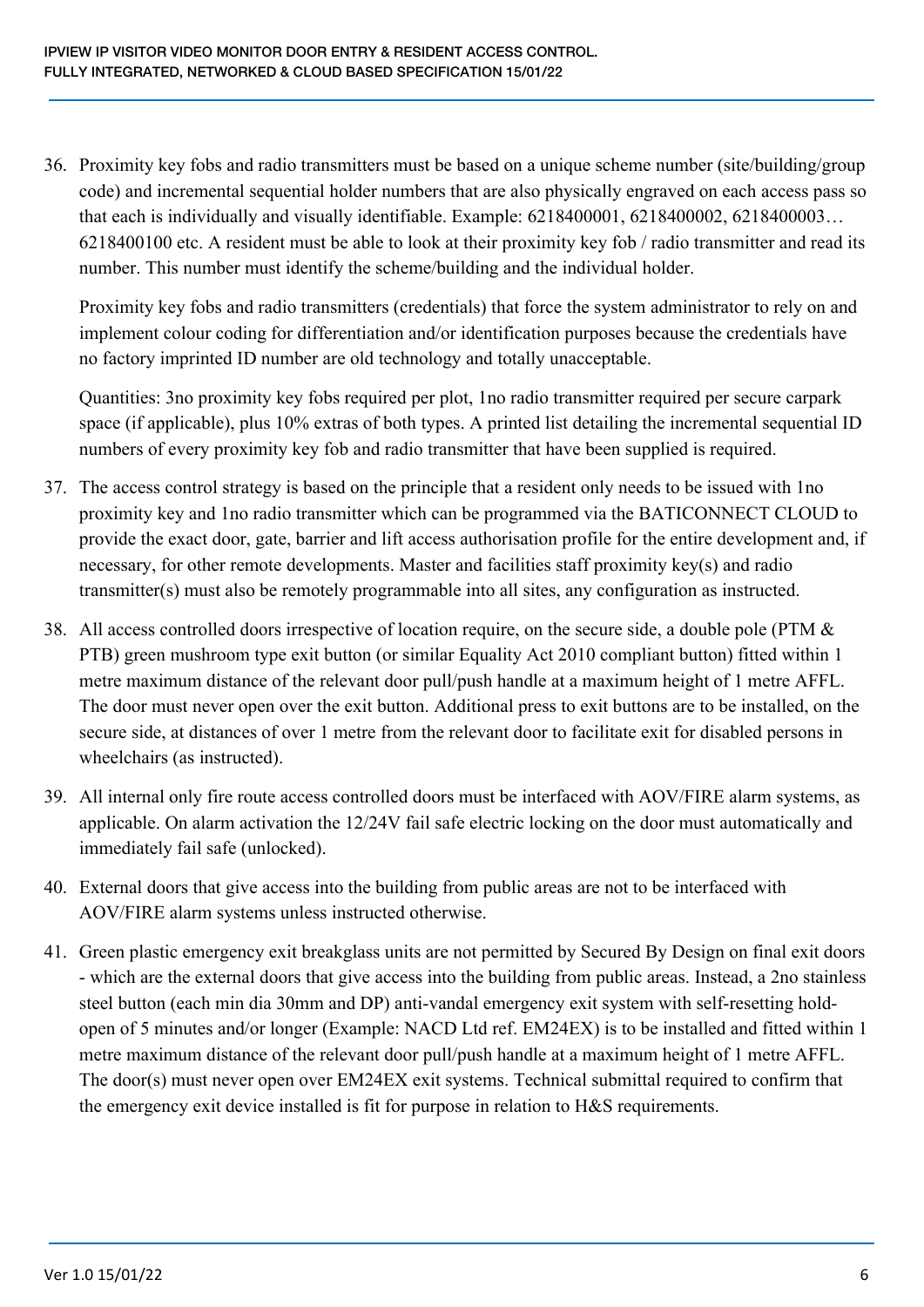- 42. Door release exit buttons and other such devices used for exiting via vehicle entrances, pedestrian gates and bike stores must be carefully positioned so that they are not reachable from the public side whether by hand, stick or other object. If visible from the public side, the button itself must face in the opposite direction to the gate/door, be concealed or otherwise suitably protected from unauthorised activation, whilst remaining highly visible and easy to use by persons exiting. The door(s) must never open over door release exit buttons.
- 43. Full compliance with the building code is required to ensure guaranteed safe egress in the event of an emergency. Fire escape doors and routes must be clearly identified by others.
- 44. All electric locking supplied must have Secured By Design certification as part of a complete doorset (by the door supplier). 4lectric locking circuits must only use power cabling ref. 4 x 1 YY/LSZH per lock, or Fire Protected equivalent.
- 45. All cabling to communal visitor door entry panels, resident access control proximity readers, radio access control receivers, exiting devices, every locking device to be run on the secure side of the installation and concealed. Where cabling cannot be concealed it must be contained within metal conduit to prevent tampering. Accessible cable junction points on containment runs require security screw fixings on the covers.
- 46. Main control, programming and any recording equipment for the visitor door entry and resident access control systems must be housed in locked cabinets sited within secure internal locations.
- 47. All communal visitor door entry and resident access control equipment installed in risers or plant rooms must be housed integral to secure metal/steel cabinets and clearly marked. System equipment mounted directly onto walls without protective enclosures is totally unacceptable.
- 48. The resident access control system shall be supplied complete with own data modem(s) and communications package by the security specialist, and will include unlimited communications and BATICONNECT CLOUD programming access for 12no months from handover.
- 49. Secured By Design requires that the communications package must be live at handover and full remote connectivity for the resident access control must be demonstrated as operational.
- 50. Both the builder and NACD Ltd / security specialist are to liaise with the relevant Secured By Design DOCO and ensure compliance with the requirements of the latest edition of the Access Control section of Secured By Design, New Homes. Every scheme must comply with the latest Secured By Design guidelines.
- 51. NACD Ltd / security specialist is to include for unlimited remote programming of proximity key fobs and radio transmitters, using the modem & BATICONNECT CLOUD communications package provided with the system for 12 months for each building from handover date. Residents must be able to purchase proximity keys and radio transmitters online. Residents must be issued with a User Information Manual.